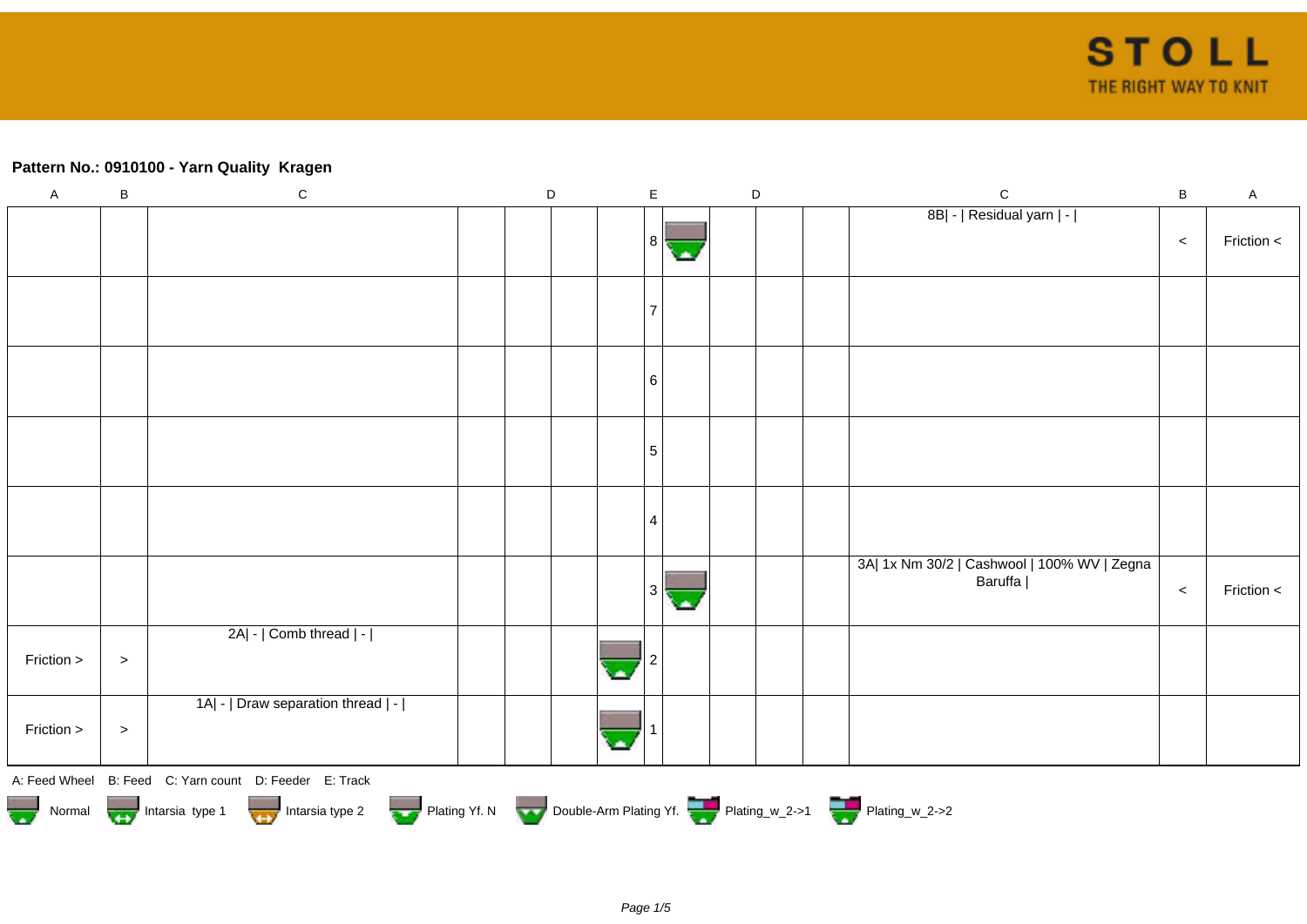# **Pattern No.: 0910100 - Yarn Quality Zutaten**

| $\mathsf A$                                                                 | $\sf B$   | ${\bf C}$                                              |  | D |  | $\mathsf E$ |  |  | $\mathsf D$ |  | ${\bf C}$                                              | $\, {\bf B}$ | $\mathsf A$ |
|-----------------------------------------------------------------------------|-----------|--------------------------------------------------------|--|---|--|-------------|--|--|-------------|--|--------------------------------------------------------|--------------|-------------|
|                                                                             |           |                                                        |  |   |  | 8           |  |  |             |  | 8B  -   Residual yarn   -                              | $\,<$        | Friction <  |
|                                                                             |           |                                                        |  |   |  |             |  |  |             |  |                                                        |              |             |
|                                                                             |           |                                                        |  |   |  | 6 I         |  |  |             |  | 6A  2x Nm 30/2   Cashwool   100% WV   Zegna<br>Baruffa | <<           | Friction <  |
|                                                                             |           |                                                        |  |   |  | 5           |  |  |             |  |                                                        |              |             |
|                                                                             |           |                                                        |  |   |  | 4           |  |  |             |  |                                                        |              |             |
|                                                                             |           |                                                        |  |   |  | 3           |  |  |             |  |                                                        |              |             |
| Friction >                                                                  | $\, > \,$ | 2A  -   Comb thread   -                                |  |   |  |             |  |  |             |  |                                                        |              |             |
| Friction >                                                                  | $\, > \,$ | 1A  -   Draw separation thread   -                     |  |   |  |             |  |  |             |  |                                                        |              |             |
|                                                                             |           | A: Feed Wheel B: Feed C: Yarn count D: Feeder E: Track |  |   |  |             |  |  |             |  |                                                        |              |             |
| Normal Intarsia type 1 Intarsia type 2 Plating Yf. N Double-Arm Plating Yf. |           |                                                        |  |   |  |             |  |  |             |  |                                                        |              |             |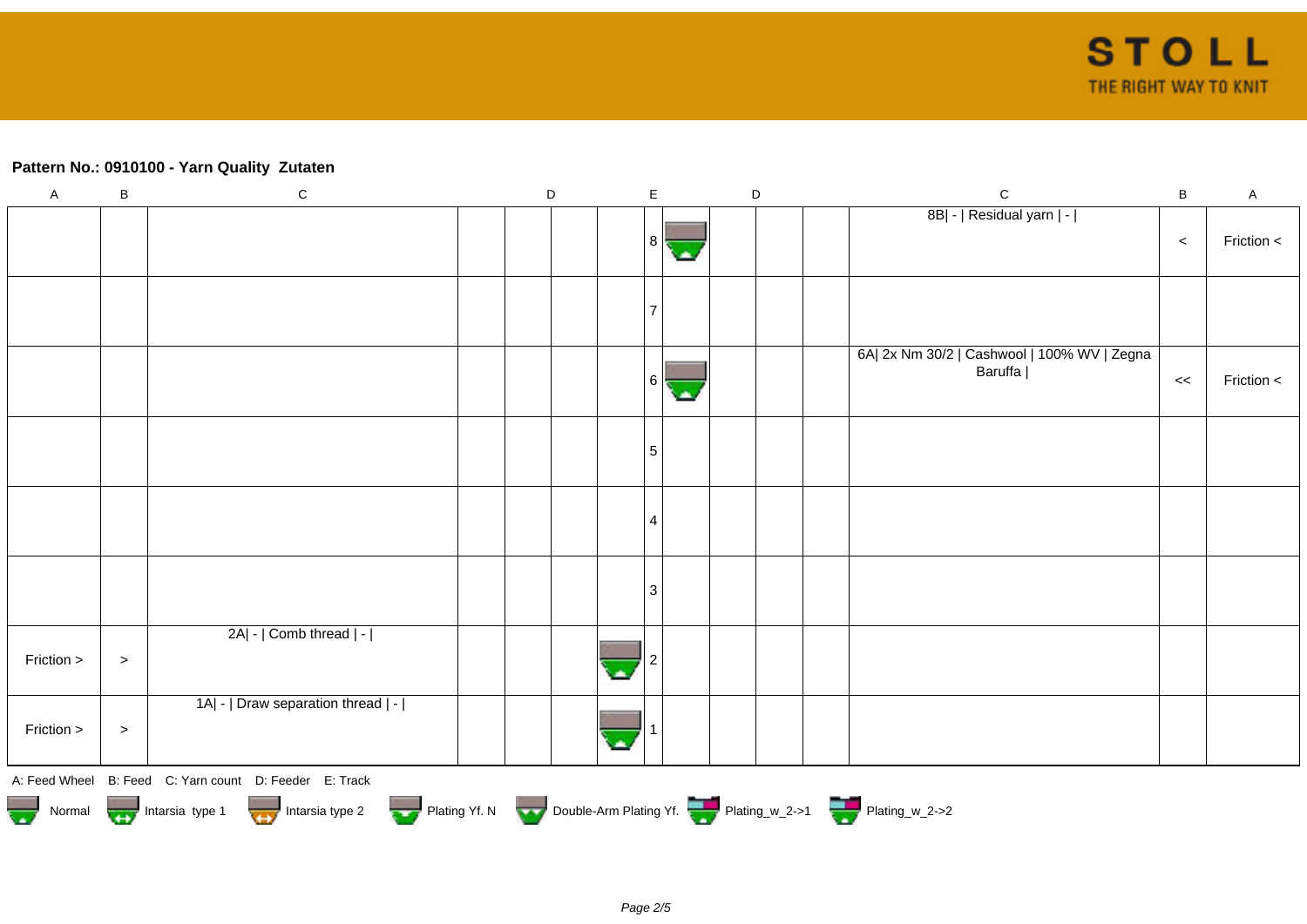# **Pattern No.: 0910100 - Yarn Quality Ärmelbündchen**

| $\mathsf A$ | $\sf B$ | ${\bf C}$                                                                                      | $\mathsf D$ |  | E              |  | $\mathsf D$ | $\mathsf{C}$                                           | $\sf{B}$ | $\mathsf A$ |
|-------------|---------|------------------------------------------------------------------------------------------------|-------------|--|----------------|--|-------------|--------------------------------------------------------|----------|-------------|
|             |         |                                                                                                |             |  |                |  |             | 8B  -   Residual yarn   -                              |          |             |
|             |         |                                                                                                |             |  | 81             |  |             |                                                        | $\,<$    | Friction <  |
|             |         |                                                                                                |             |  |                |  |             |                                                        |          |             |
|             |         |                                                                                                |             |  |                |  |             |                                                        |          |             |
|             |         |                                                                                                |             |  |                |  |             |                                                        |          |             |
|             |         |                                                                                                |             |  | 6              |  |             |                                                        |          |             |
|             |         |                                                                                                |             |  | 5              |  |             |                                                        |          |             |
|             |         |                                                                                                |             |  |                |  |             |                                                        |          |             |
|             |         |                                                                                                |             |  | $\overline{4}$ |  |             |                                                        |          |             |
|             |         |                                                                                                |             |  |                |  |             |                                                        |          |             |
|             |         |                                                                                                |             |  | 3              |  |             | 3A  1x Nm 30/2   Cashwool   100% WV   Zegna<br>Baruffa | $\,<$    | Friction <  |
|             |         |                                                                                                |             |  |                |  |             |                                                        |          |             |
| Friction >  | $\,>$   | 2A  -   Comb thread   -                                                                        |             |  |                |  |             |                                                        |          |             |
|             |         |                                                                                                |             |  |                |  |             |                                                        |          |             |
| Friction >  | $\,>$   | 1A  -   Draw separation thread   -                                                             |             |  |                |  |             |                                                        |          |             |
|             |         |                                                                                                |             |  |                |  |             |                                                        |          |             |
|             |         | A: Feed Wheel B: Feed C: Yarn count D: Feeder E: Track                                         |             |  |                |  |             |                                                        |          |             |
|             |         | Normal Intarsia type 1 Intarsia type 2 Plating Yf. N Double-Arm Plating Yf. The Plating w_2->1 |             |  |                |  |             |                                                        |          |             |
|             |         |                                                                                                |             |  |                |  |             |                                                        |          |             |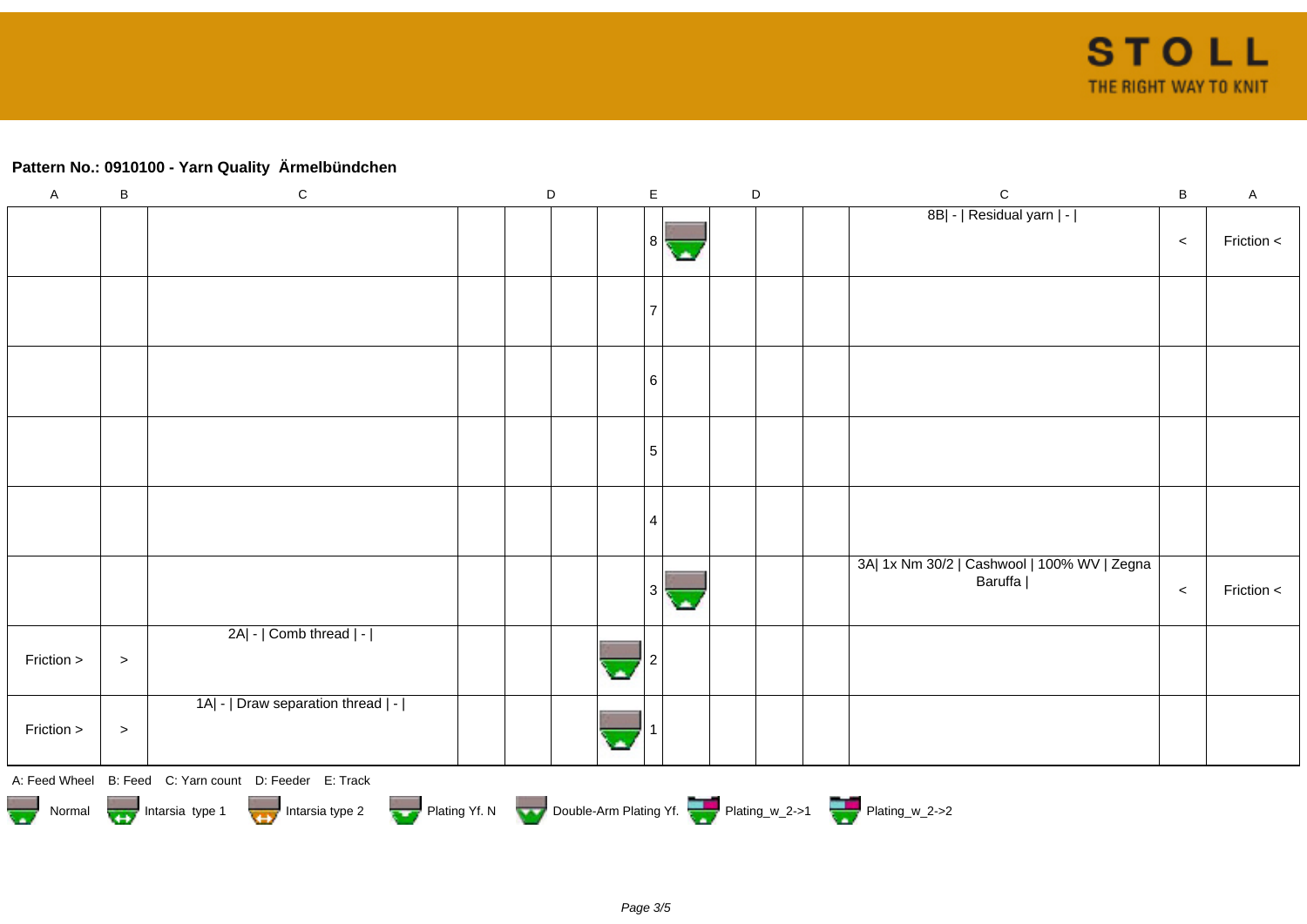### **Pattern No.: 0910100 - Yarn Quality V-Teil(e)**

| A          | B                 | C                                                                    | D | E | D  | $\mathsf{C}$                                                         | в       | Α              |
|------------|-------------------|----------------------------------------------------------------------|---|---|----|----------------------------------------------------------------------|---------|----------------|
| Friction > | $\boldsymbol{>>}$ | 8A, GRAPHITE  2x Nm 30/2   Cashwool   100%<br>WV   Zegna Baruffa     |   | 8 | A. | 8B  -   Residual yarn   -                                            | $\prec$ | Friction $\lt$ |
| Friction > | $\geq$            | 7A, GRAPHITE  1x Nm 30/2   Cashwool   100%<br>WV   Zegna Baruffa     |   |   |    |                                                                      |         |                |
|            |                   |                                                                      |   | 6 |    | 6A, GRAPHITE  2x Nm 30/2   Cashwool   100%<br>WV   Zegna Baruffa     | <<      | Friction $\lt$ |
| Friction > | $\geq$            | 5A, GREY GREEN  1x Nm 60/2   Millennium  <br>100% WV   Zegna Baruffa |   | 5 |    | 5B, GREY GREEN  1x Nm 60/2   Millennium  <br>100% WV   Zegna Baruffa | $\prec$ | Friction $\lt$ |
| Friction > | $\geq$            | 4A, GREY GREEN  1x Nm 60/2   Millennium  <br>100% WV   Zegna Baruffa |   |   |    | 4B, GREY GREEN  1x Nm 60/2   Millennium  <br>100% WV   Zegna Baruffa | $\prec$ | Friction $\lt$ |
| Friction > | $\geq$            | 3A, GREY GREEN  1x Nm 30/2   Cashwool  <br>100% WV   Zegna Baruffa   |   | 3 | A. | 3B, GRAPHITE  1x Nm 30/2   Cashwool   100%<br>WV   Zegna Baruffa     | $\prec$ | Friction $\lt$ |
| Friction > | $\,>$             | 2A  -   Comb thread   -                                              |   |   |    | 2B, GREY GREEN  1x Nm 30/2   Cashwool  <br>100% WV   Zegna Baruffa   | $\prec$ | Friction $\lt$ |
| Friction > | $\,>$             | 1A  -   Draw separation thread   -                                   |   |   |    |                                                                      |         |                |
|            |                   | A Food Whool B Food C Varn count D Fooder F Track                    |   |   |    |                                                                      |         |                |

A: Feed Wheel B: Feed C: Yarn count D: Feeder E: Track